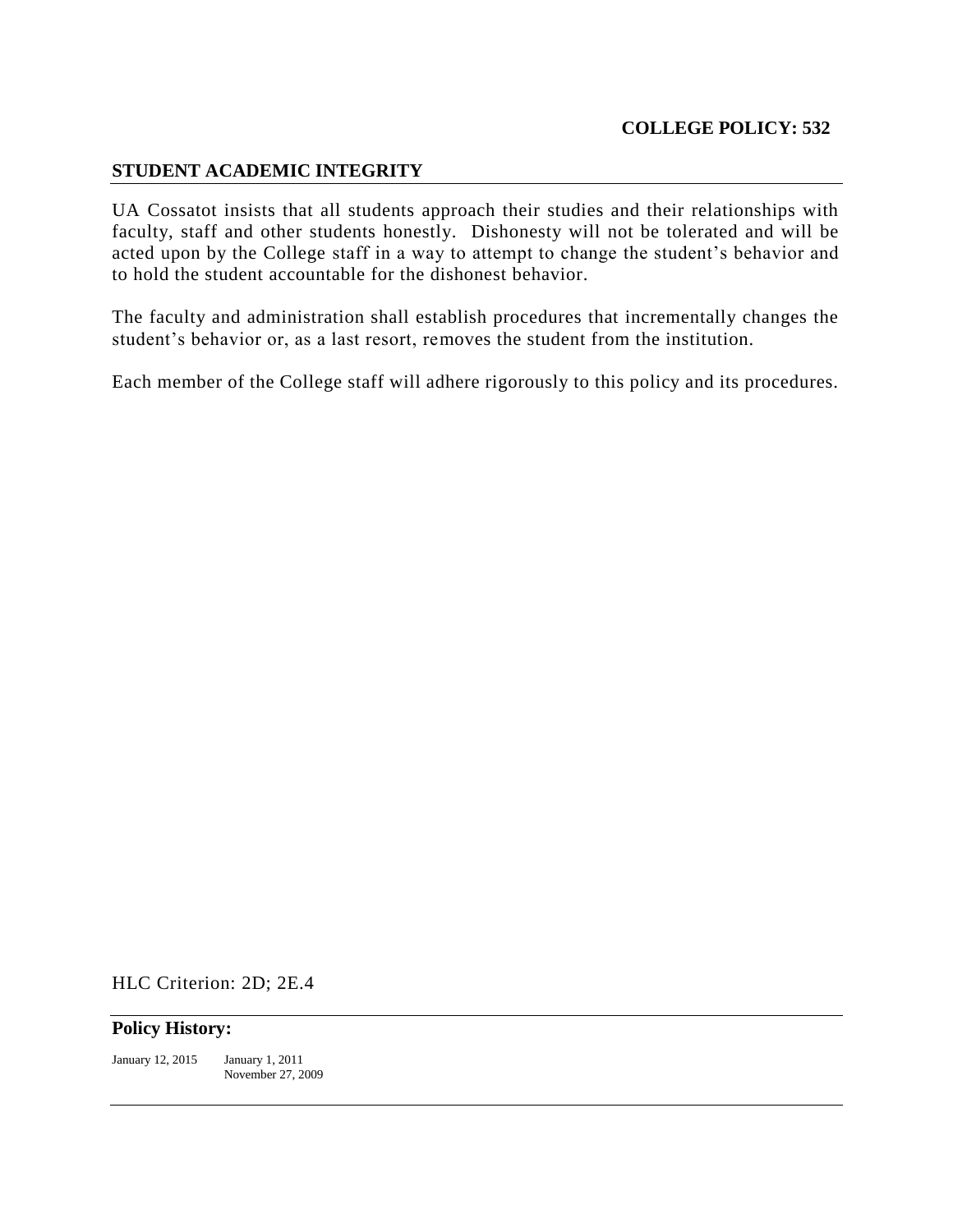## **STUDENT INTEGRITY**

Academic Integrity is defined as: a commitment to five fundamental values: honesty, trust, fairness, respect, and responsibility. Academic dishonesty includes any act that gives an unfair advantage or is damaging to the reputation or performance of the academic community.

- I. Such acts may include, but are not limited to:
	- Theft of or unauthorized access to an exam, answer key or other graded work from previous course offerings.
	- Copying answers, data, or other information (or allowing others to do so) during an examination, quiz, laboratory experiment, or any other academic exercise in which the student is not expressly permitted to work jointly with others.
	- Using any device, implement, or other form of study aid during an examination, quiz, laboratory experiment, or any other academic exercise without the faculty member's permission.
	- $\bullet$  Begging
	- Use of an alternate, stand-in or proxy during an examination.
	- Copying from the examination or work of another person or source.
	- Submission or use of falsified data.
	- Using false statements to obtain additional time or other accommodation.
	- Unauthorized Collaboration / Collusion
	- Misrepresenting facts (e.g., providing false information to postpone an exam, obtain an extended deadline for an assignment, or even gain an unearned financial benefit)
	- Multiple submissions—submitting essentially the same written assignment for two courses without authorization
	- Any other acts (or attempted acts) that violate the basic standard of academic integrity
	- Falsifying or inventing any information, citation, or data; involvement in actions unbecoming to students in good standing or potentially damaging to the College reputation or that of the members of its academic community of students and scholars.
- II. Plagiarism is defined as the representation of the words or ideas of another as one's own in any academic work. Avoiding plagiarism:
	- Direct quotations must be identified by quotation marks, or by appropriate indentation (block text) and must be cited properly according to the format (MLA Style, APA Style, or Chicago Style) as appropriate for the particular course requirement.
	- Material paraphrased or summarized from any source is acknowledged with citations to indicate the exact source of reference.
	- Information that is common knowledge, such as names of leaders of prominent nations, basic scientific laws, etc., need not be cited. The sources of all facts or information obtained in reading or research that are not common knowledge among students in the course must be acknowledged.